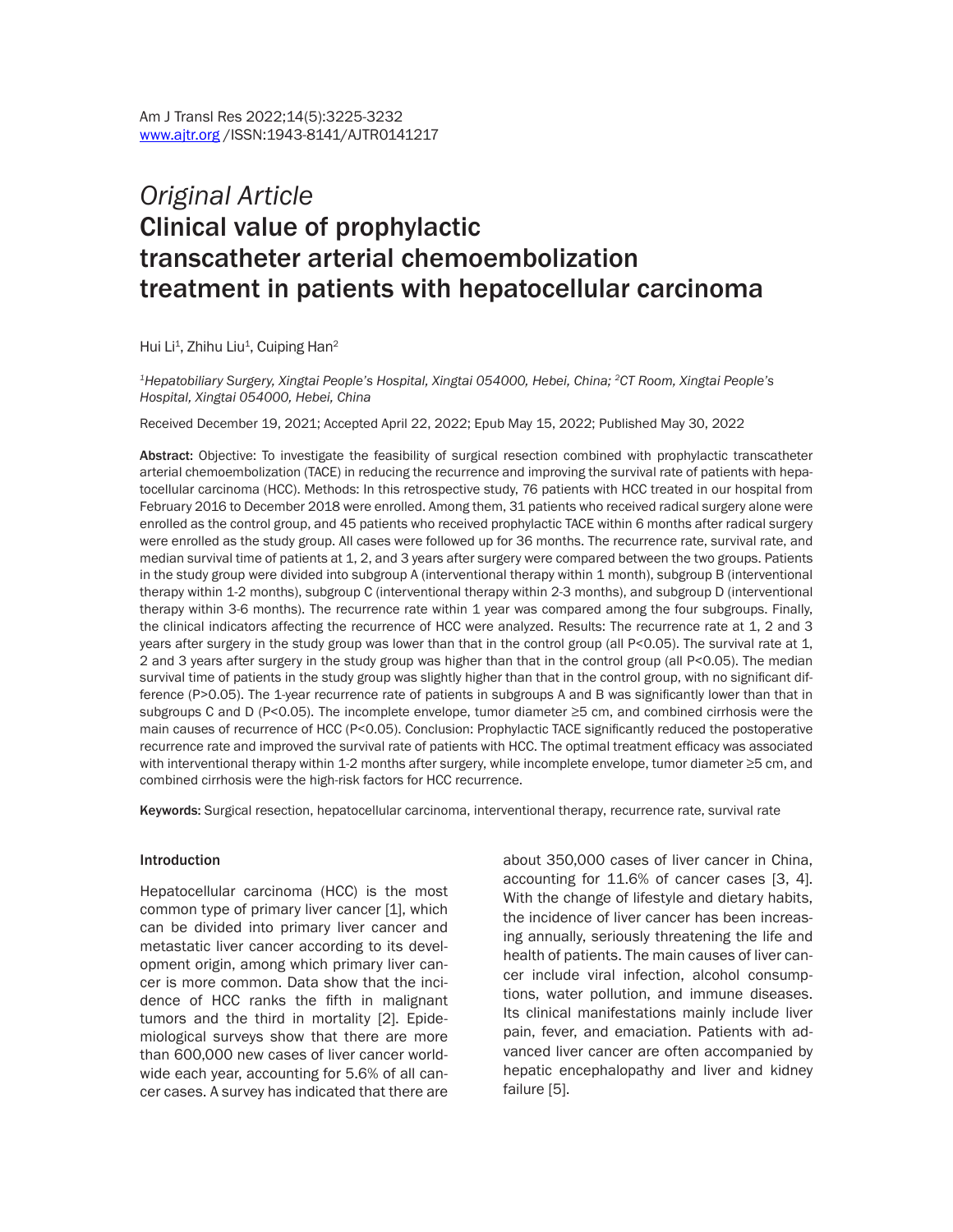At present, the treatment modalities of liver cancer include biological repair, surgical treatment, and systemic treatment, among which radical resection is the most commonly used surgical treatment and it has good efficacy for all kinds of liver cancer [6, 7]. However, in clinical practice, most patients with HCC have high recurrence rate and poor prognosis after radical resection [8]. It has been found that postoperative prophylactic interventions for HCC can aid in killing tumor cells as well as residual tumor cells, thus reducing the recurrence rate [9]. Transcatheter arterial chemoembolization (TACE) refers to the therapeutic measures in which a catheter is inserted selectively or super-selectively into the target artery of the tumor blood supply, and then a mixture of chemotherapy agent and lipiodol emulsifier is injected at an appropriate speed to occlude the target artery, thus blocking the blood supply to tumor cells and ultimately leading to ischemic necrosis or inhibiting tumor growth. Previous studies have pointed out that targeted injection can concentrate the chemotherapy drugs in the local tumor 10-100 times higher than systemic administration, thus exerting high concentration and lasting chemotherapy effect, and the local injection of drugs can minimize the damage to the normal cells with a higher safety [10]. At present, TACE has been widely used in the treatment of HCC, which plays a positive role in improving the clinical symptoms of patients and prolonging their survival. However, there are few studies related to the prophylactic TACE for patients with HCC. In this study, we found that prophylactic TACE after hepatectomy significantly reduced postoperative recurrence rate and improved survival rate in patients with HCC.

## Materials and methods

## *Baseline data*

In this retrospective analysis, 76 patients with HCC treated in our hospital from February 2016 to December 2018 were enrolled. Among them, 31 patients who received radical surgery alone were included as the control group, and 45 patients who received prophylactic TACE within 6 months after radical surgery were enrolled as the study group.

*Inclusion criteria:* (1) patients with HCC that were diagnosed by pathological, histological or cytological diagnosis; (2) patients with HCC that were confirmed by imaging tools; and (3) patients with complete medical records.

*Exclusion criteria:* (1) patients with psychiatric disorders; (2) patients with systemic infections; (3) patients with expected survival ≤6 months; (4) patients with other malignant tumors; and (5) patients with severe organ dysfunction.

The study was approved by the Ethics Committee of Xingtai People's Hospital, and patients' privacy was well protected during the use of patient data.

## *Intervention methods*

Patients in the study group received radical surgery followed by prophylactic TACE, while those in the control group received radical surgery alone. Patients in both groups underwent preoperative routine examinations, cardiopulmonary functional assessments, and preoperative routine preparations. In the control group, patients underwent open hepatic tumor resection under general anesthesia before surgery. The abdominal cavity was explored to search for tumors, and then regular lobectomy, segmental resection or irregular hepatectomy was performed by hepatobiliary surgeons in our hospital. Patients in the study group received radical resection of liver cancer in the same way as those in the control group. After surgery, the Seldinger method was used to implement preventive interventional therapy. The specific measures were as follows: After routine disinfection of the surgical area and local disinfection of the puncture site, a 5F arterial catheter was placed under the guidance of DSA, and the location, number and size of the tumor blood supply arteries were determined by angiography, and then the chemotherapy agents including pirarubicin (Hanhui Pharmaceuticals Company Limited, article no. ZW210301) 20- 40 mg, carboplatin (Qilu Pharmaceutical Co., Ltd., approval No. H10920028) 200-300 mg, hydroxycamptothecin (Harbin Medisan Pharmaceutical Co., Ltd., approval No. H20044498) 5-10 mg, mitomycin (Jiangsu Hengrui Medicine Co., Ltd., approval No. H20023070) 4-10 mg, and iodine glycerin (Beijing Haiderun Pharmaceutical Co., Ltd., approval No. H11021298) and 20-40 mg were injected into the targeted arteries through the catheter. The perfusion process was slow, and the presence of arterio-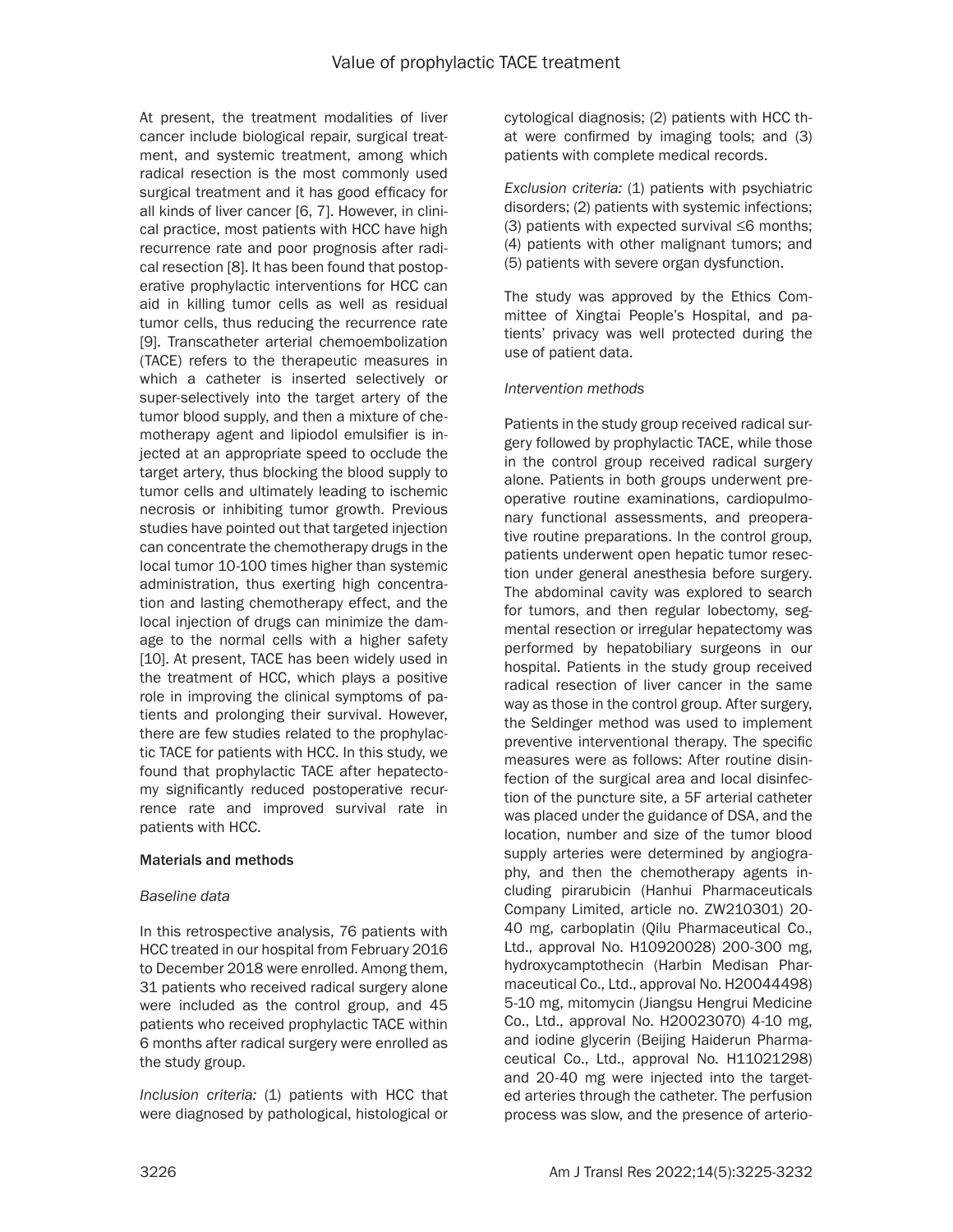| General data                   |        | Study group (n=45) | Control group (n=31) | $t/X^2$ | P     |
|--------------------------------|--------|--------------------|----------------------|---------|-------|
| Gender<br>Male                 |        | 25                 | 16                   | 0.115   | 0.735 |
|                                | Female | 20                 | 15                   |         |       |
| Mean age (years)               |        | $43.26 \pm 3.26$   | $43.01 + 3.66$       | 0.347   | 0.729 |
| Mean weight (kg)               |        | $65.49 + 4.33$     | $65.19 + 4.56$       | 0.32    | 0.75  |
| Mean disease duration (years)  |        | $1.09 \pm 0.23$    | $1.13 + 0.19$        | 0.856   | 0.394 |
| Child-Pugh classification<br>A |        | 30                 | 20                   | 0.038   | 0.846 |
|                                | B      | 15                 | 11                   |         |       |

Table 1. Comparison of baseline data (*χ* ± *s*)/[n (%)]

venous fistula in the tumor was regarded. In case of arteriovenous fistula, drug injection was suspended, gelatin sponge was injected through the catheter, and drug infusion was continued after the fistula was closed; after the completion of infusion, the catheter was removed and the puncture site was bandaged and immobilized. Patients in the study group were followed up for 1 month after TACE to determine whether there was tumor recurrence and evaluate whether the targeted blood vessels were completely embolized with lipiodol. In case of residual lesions, TACE treatment was performed again according to the patient's liver function and tolerance (finally, of the patients in the study group, 12 received TACE once, 15 received TACE twice, and 11 received TACE more than three times). Patients in both groups were followed up after surgery, and regular examinations including liver function, blood samples, chest X-ray and CT were checked to observe the presence of recurrent or metastatic lesions.

## *Outcome measurements*

*The effect of interventional therapy on the recurrence rate and survival rate:* The recurrence rate and survival rate were calculated and compared between groups.

*The timing of interventional therapy on recurrence rate:* Patients in the study group were divided into four subgroups according to the timing of receiving preventive interventions: subgroup A (n=11, within 1 month), subgroup B  $(n=10,$  within 1-2 months), subgroup C  $(n=12,$ within 2-3 months), and subgroup D (n=11, within 3-6 months), and the recurrence rates of patients in the four subgroups were compared at 1 year after surgery.

*Analysis of factors influencing recurrence of HCC:* The age, gender, liver function, presence of cirrhosis, tumor size, intact envelope and other clinical indicators of the 75 patients with HCC were counted, and the correlation between the above indicators and recurrence of HCC was analyzed.

## *Statistical methods*

In this study, IBM SPSS Statistics 22.0 was utilized for data processing and analysis. The count data (%) were examined using chi-square test, while the measurement data  $(\bar{x} \pm s)$  were examined using t-test. The postoperative survival rate of the two groups was analyzed using Kaplan-Meier curve, the risk factors for HCC recurrence were analyzed using Cox regression model for univariate and multifactor analysis, and F test was used for comparison of differences among multiple groups. GraphPad Prism 8.0 was used for image rendering. P<0.05 indicated a significant difference [11].

## **Results**

*Comparison of baseline data between the two groups*

Baseline data such as gender, age, disease duration, and Child-Pugh classification of liver function [12] were compared between the two groups, and the differences between the two groups were not statistically significant (P> 0.05), suggesting that the two groups were comparable (Table 1).

## *Comparison of recurrence rate between the two groups*

The recurrence rate of patients in the study group was lower than that of patients in the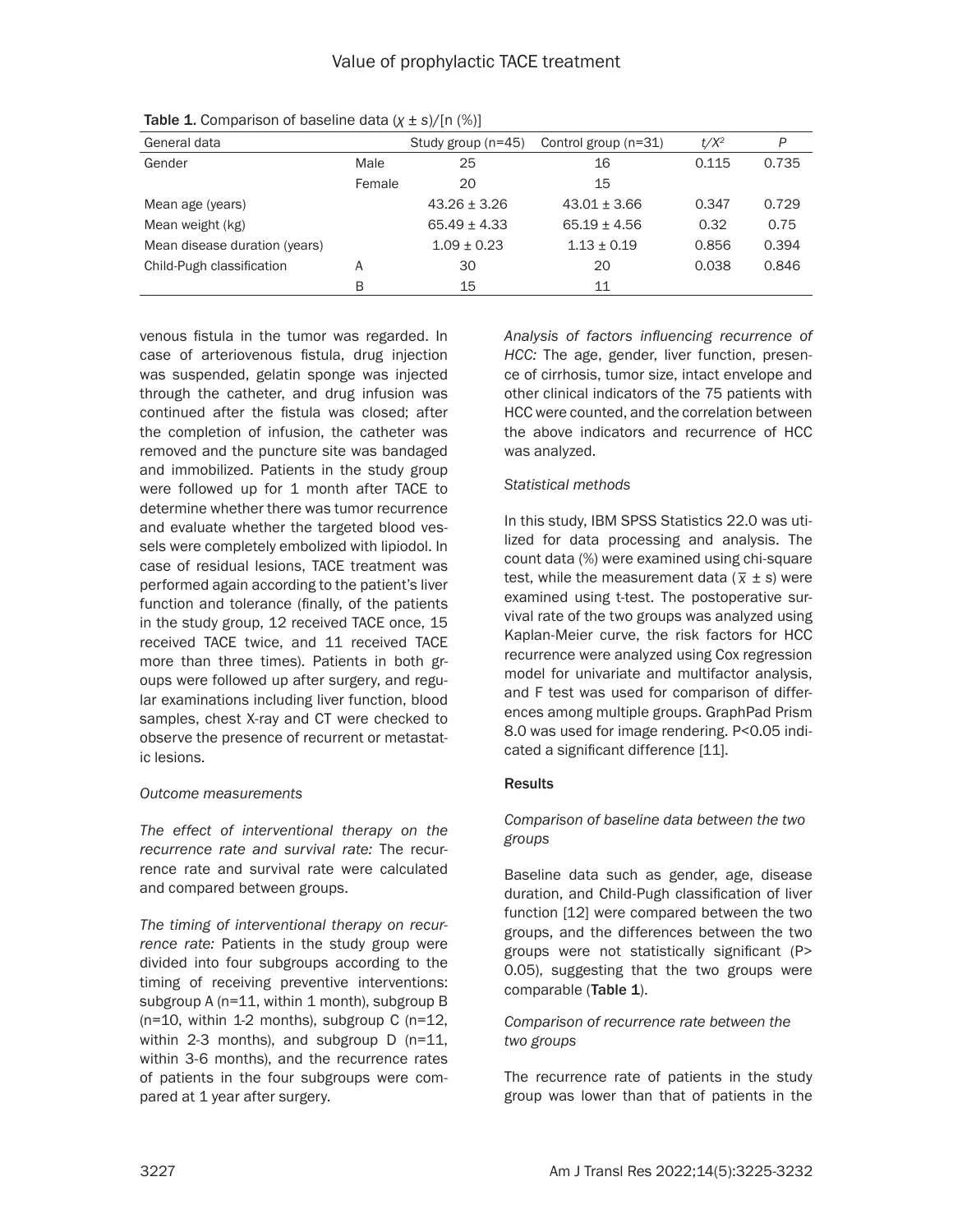| Group         | Number of cases          | 1 year postoperatively | 2 year postoperatively | 3 year postoperatively |
|---------------|--------------------------|------------------------|------------------------|------------------------|
| Study group   | 45                       | 2(4.44)                | 6(13.33)               | 10 (22.22)             |
| Control group | 31                       | 6(19.35)               | 10 (32.26)             | 14 (45.16)             |
| $X^2$         | $\overline{\phantom{a}}$ | 4.333                  | 3.955                  | 4.47                   |
| P             | $\overline{\phantom{a}}$ | 0.037                  | 0.047                  | 0.034                  |

Table 2. Comparison of recurrence rate at 1, 2 and 3 years after surgery between the two groups [n (%)]



Figure 1. Comparison of recurrence rate between the two groups of patients at 1, 2 and 3 years after surgery. Compared with the control group, #P<0.05. t-test was applied.

control group at 1, 2 and 3 years after surgery (P<0.05) (Table 2 and Figure 1).

*Comparison of survival rate between the two groups*

The survival rate at 1, 2 and 3 years after surgery in the study group was significantly higher than that in the control group (P<0.05) (Table 3 and Figure 2).

*Comparison of median survival time between the two groups* 

The median survival time of patients in the study group was  $(32.09 \pm 0.51)$  months, while that of patients in the control group was (31.55 ± 0.66) months, and the difference between the two groups was not statistically significant (P>0.05).

#### *Effect of interventional timing on recurrence rate of HCC*

The overall difference in the recurrence rate among the four subgroups was statistically significant (P<0.05). There was no significant difference between subgroups A and B (P>0.05), but the recurrence rate of subgroups A and B was significantly lower than that of subgroups C and D (P<0.05) (Table 4 and Figure 3).

*Factors influencing postoperative recurrence*

Patients' age, gender, tumor site, and liver function grade had no correlation with postoperative recurrence of HCC (P>0.05), while incomplete envelope, tumor diameter ≥5 cm, and combined cirrhosis were correlated with recurrence of HCC (P<0.05) (Table 5).

#### **Discussion**

Liver cancer is a common malignant tumor threatening human health [13]. Statistical data show 790,000 new cases of liver cancer were reported worldwide in 2013. The incidence of liver cancer is correlated with regions, especially in China, with a high incidence of 27.04/100,000 and it has an increasing annual trend [14, 15]. The risk of liver cancer increases over time [16]. With aging of the population in China, it is foreseeable that liver cancer will become an important factor affecting the economic and social development of China [17]. At present, the treatment options include: (1) radical surgical excision; (2) non-surgical treatment: (i) endovascular interventional therapy, i.e. hepatic artery chemoembolization; (ii) extravascular interventional therapy, including radiofrequency ablation, microwave ablation, cryotherapy, and hyperthermia treatment; (3) other therapies, including biological therapy, hormone therapy, and traditional Chinese medicine therapy [18]. Among the above modalities, radical surgery is still the primary option. However, only about 20% of all HCC patients can undergo radical surgery, and the postoperative recurrence rate of HCC is high, which may be related to various factors such as the scope of resection, levels of tumor markers, and immune function [19]. The recurrence of HCC is more difficult to treat and can cause secondary damage to patients physically and mentally. Therefore, how to take preventive measures to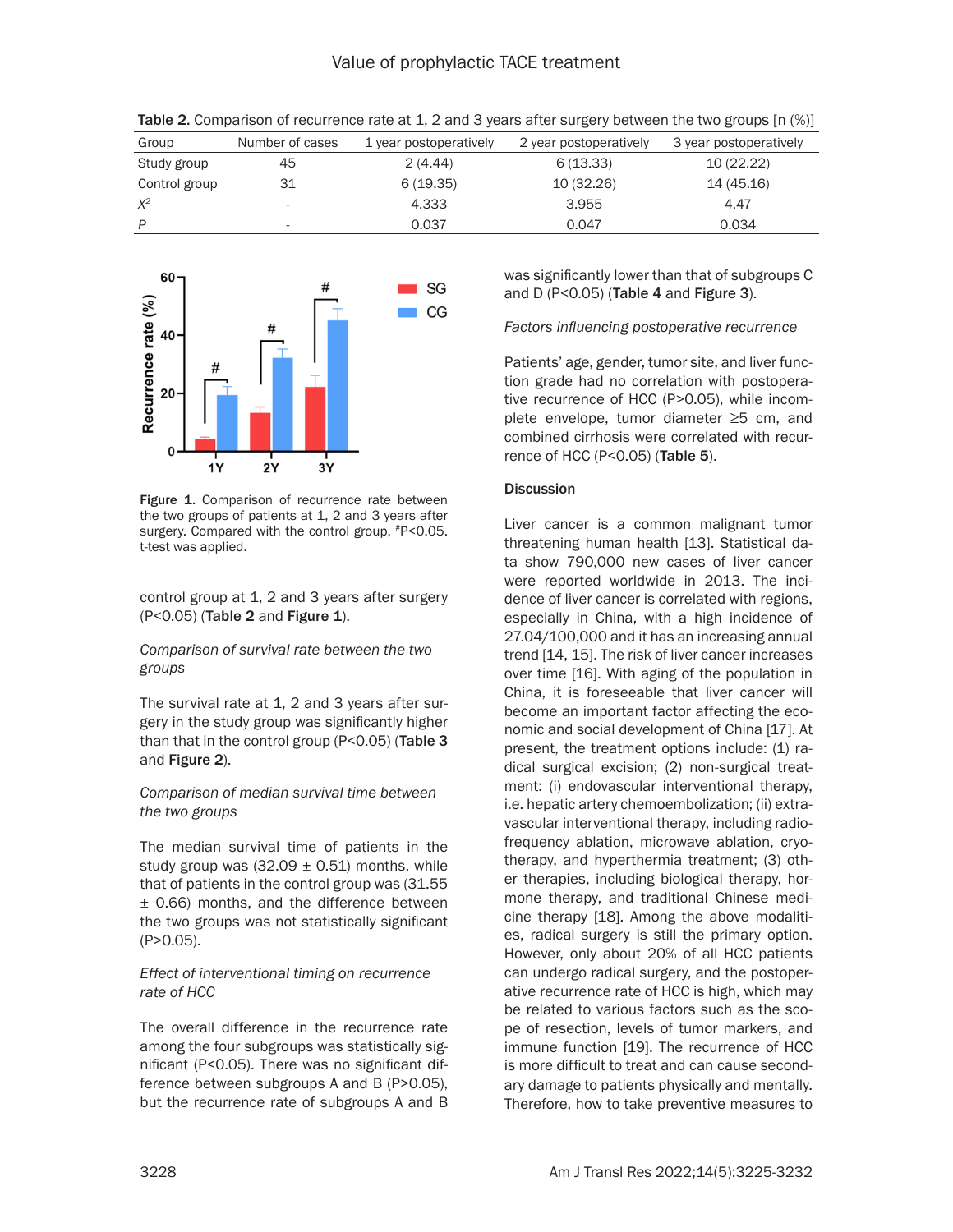| Group         | Number of cases          | 1 year postoperatively | 2 year postoperatively | 3 year postoperatively |
|---------------|--------------------------|------------------------|------------------------|------------------------|
| Study group   | 45                       | 44 (97.78)             | 40 (88.89)             | 35 (77.78)             |
| Control group | -31                      | 26 (83.87)             | 21 (67.74)             | 13 (41.94)             |
| $X^2$         | $\overline{\phantom{a}}$ | 4.882                  | 6.429                  | 10.134                 |
| P             | $\overline{\phantom{a}}$ | 0.027                  | 0.023                  | 0.001                  |

Table 3. Comparison of survival rate at 1, 2 and 3 years after surgery between two groups [n (%)]



Figure 2. Comparison of survival rate between the two groups at 1, 2 and 3 years after surgery. Compared with the control group, #P<0.05. Chi-square test was applied.

reduce the recurrence rate of HCC has become a crucial problem for medical workers.

Preventive interventional therapy refers to inducing tumor necrosis by blocking the blood supply after radical surgery, or infusing chemotherapeutic drugs through the tumor blood supply artery to kill tumor cells, which is more targeted than traditional chemotherapy and less damaging to other organs of the body. A previous study [20] found that the recurrence rate in 79 patients after 1 year was 13.9%, among which the recurrence rate of patients with prophylactic transhepatic artery chemoembolization was 12.2% and the tumor-free survival was  $(21.6 \pm 1.5)$  months, and the recurrence rate of transhepatic artery chemoinfusion was 15.8% and the tumor-free survival was  $(17.4 \pm 3.0)$ months; the difference between the two groups was not significant, and scholars believed that both of the above-mentioned modalities can reduce the recurrence rate of HCC after surgery and improve the survival rate of patients. Another study [21] found that the median survival time, survival rate and mean survival of patients in the observation group who underwent combined interventional therapy were higher than those in the control group, and scholars indicated that interventional therapy could reduce the incidence of postoperative complications and prolong the survival of patients with liver cancer.

In this study, the recurrence rate of patients in the study group who received interventional therapy at 1, 2, and 3 years after surgery was lower than that of patients in the control group, and the median survival time of patients in the study group was also higher than that in the control group. The liver is an organ with abundant blood flow, and with the proliferation of cancer cells, the secretion of cell adhesion factors increases and enters the blood and surrounding organs, providing conditions for the regrowth of malignant tumors [22]. It has also been found that cancer cells show invasive growth in the liver and are prone to form microsatellite lesions, so that the boundaries between the lesions and surrounding organs are unclear, and it is difficult to remove the lesions completely during radical surgery on the one hand, and on the other hand, the extrusion of the lesions is prone to dislodge the cancer emboli and cause the lesions to metastasize, thus leading to higher recurrence rate after radical surgery and lower postoperative survival rate of patients [23]. In contrast, interventional therapy can prevent the regeneration of tumor cells in two ways. First, it infuses chemotherapeutic drugs into the vasculature of the lesion to completely kill malignant cells, and it was found that the concentration of chemotherapeutic drugs in the liver tissue is about 400 times that of the systemic concentration in interventional therapy, and the concentration of drugs in the lesion is 10 times higher than that in the liver [24], which can kill malignant cells while reducing systemic toxic reactions. Second, the blood supply to the lesion is blocked by applying iodine oil to further stimulate the fibrosis necrosis and shrinkage of the tumor. It was demonstrated that more than 75% of the blood supply to the liver cancer lesion comes from the hepatic artery, and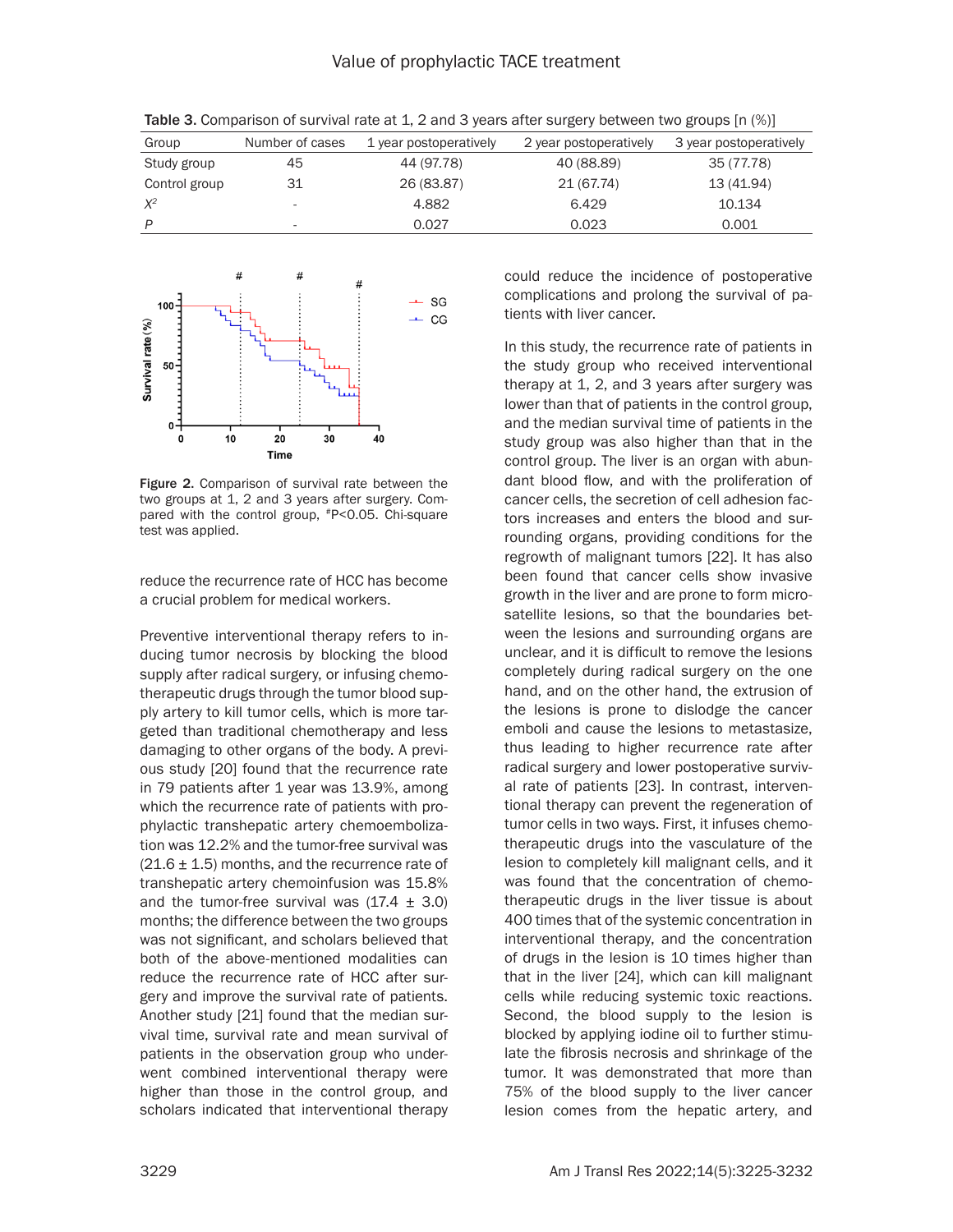|                                        | Time of initial postoperative intervention |            |            |            |  |
|----------------------------------------|--------------------------------------------|------------|------------|------------|--|
| Recurrence status 1 year after surgery | Subgroup A                                 | Subgroup B | Subgroup C | Subgroup D |  |
| Recurrence                             |                                            |            | 4          | 5          |  |
| Non-recurrence                         | 10                                         | 9          | 8          | 6          |  |
| Total                                  | 11                                         | 10         | 12         | 11         |  |
| Recurrence rate                        | 9.09%                                      | 10.00%*    | 33.33%#    | 45.45%#    |  |

Table 4. Effect of different interventional timing on the recurrence rate of liver cancer

Note: Compared with subgroups A and group B,  $^{*}P=0.033$ , 0.022, compared with subgroup A,  $^{*}P=0.943$ .



Figure 3. Effect of different timing of intervention on the recurrence rate. Compared with subgroup A, #P<0.05. Chi-square test was applied.

blocking the hepatic artery can substantially reduce the blood supply to the lesion and accelerate the necrosis of malignant cells [25]. The results of this study also showed that the recurrence rate of HCC in patients who received interventional therapy 1-2 months after surgery was significantly lower than that of patients who received interventional therapy 3-4 months after surgery. It is believed that liver tissue has a strong regenerative ability and will undergo significant compensatory hyperplasia under the stimulation of surgical resection, and the structure and function of the residual liver can generally be restored to a greater extent in about 1 month. Therefore, the degree of liver function damage is relatively smaller when TACE treatment is implemented at this time. However, the early implementation of interventional therapy after surgery will also cause greater damage to the liver function of the patient. Scholars suggest that interventional therapy is best performed 4-6 weeks after surgery. The reason is that the patient's immune function has basically recovered at this time, and the remaining cancer cells are in the stage of rapid proliferation, and the killing effect of the drug can be maximized [26], which is consistent with the results of this study.

Finally, the results also showed that incomplete envelope, tumor diameter ≥5 cm, combined cirrhosis were closely correlated with the recurrence of HCC. The reasons are as follows: (1) lesions with incomplete or absent envelope have a higher chance of cell proliferation, which makes resection of the lesion more difficult and prone to recurrence; (2) lesions with larger tumor diameter have a higher risk of microscopic lesions; (3) generally, liver cancer often occurs on the basis of cirrhosis, and for patients with cirrhosis, although the lesions are removed, the proliferation of liver cancer cells has not been eliminated, and the hepatocytes integrated by hepatitis virus still have a higher chance of mutation, thus the recurrence is high.

In conclusion, interventional therapy after hepatectomy can significantly reduce the postoperative recurrence rate and improve the survival rate of patients with HCC, and the best timing for interventional therapy is 1-2 months after surgery, and incomplete envelope, tumor diameter ≥5 cm, and combined cirrhosis are the high-risk factors for recurrence of HCC. The innovation of this study lies in the focus on the prognostic factors of liver cancer patients and the effect of postoperative prophylactic TACE on the prognosis of patients with liver cancer by means of controlled analysis, which can provide better clinical data to support the improvement of quality of life of patients with liver cancer. The shortcoming of this study lies in the incomplete analysis of factors influencing postoperative recurrence of HCC patients. This study was a retrospective analysis and the data of the included patients had certain limitations. The next step is to conduct a prospective analysis to address this shortcoming and to demonstrate in detail the risk factors influencing postoperative recurrence of HCC patients.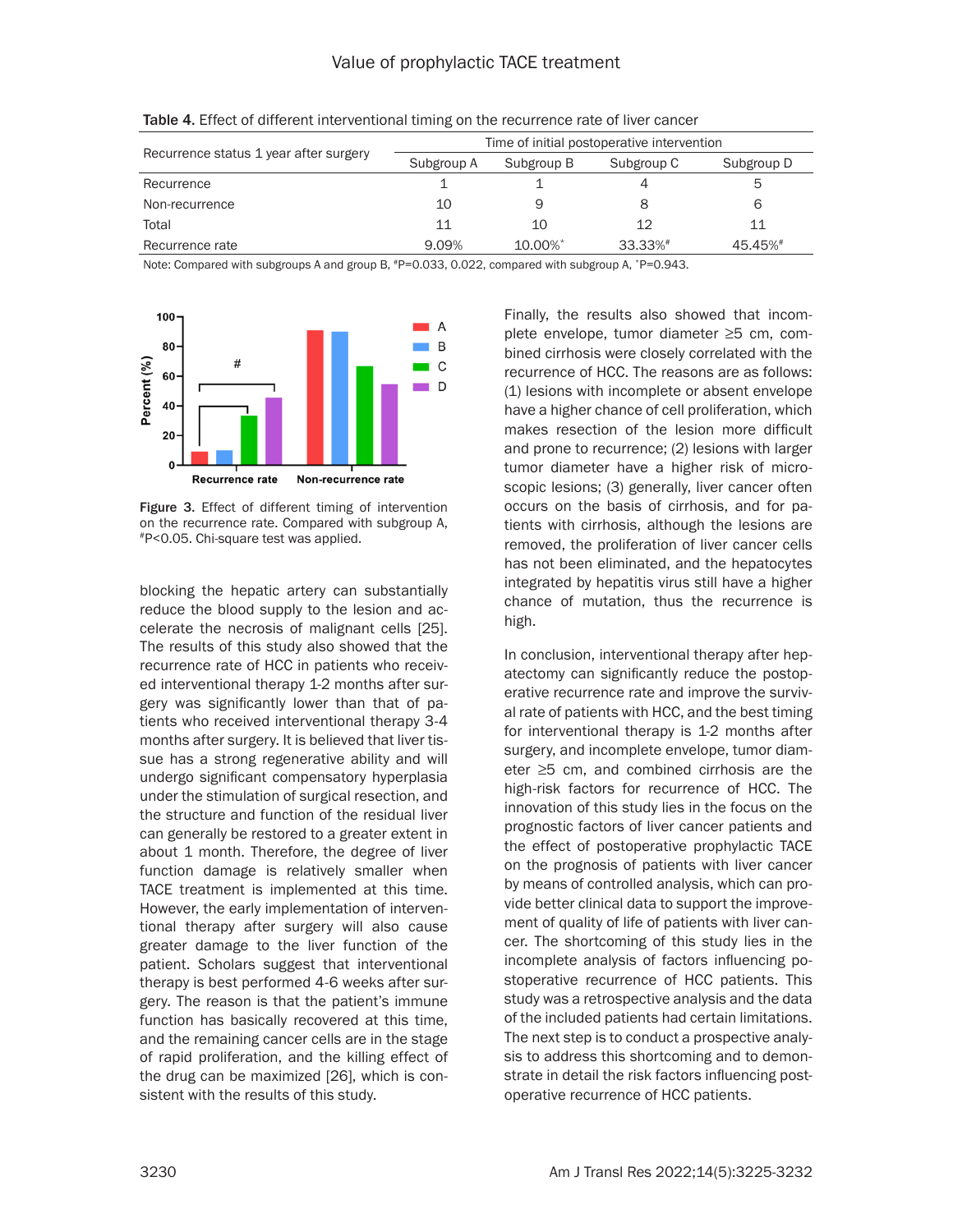|                               |                     | Number of      | Number of recurrence cases |         |         |        |       |
|-------------------------------|---------------------|----------------|----------------------------|---------|---------|--------|-------|
| Factors                       |                     | cases $(n=76)$ | 1 year                     | 2 years | 3 years | F      | P     |
| Gender                        | Male                | 42             | 5                          | 9       | 14      | 0.086  | 0.958 |
|                               | Female              | 34             | 3                          | 7       | 10      |        |       |
| Age                           | $\geq$ 40 years old | 46             | 5                          | 10      | 13      | 0.842  | 0.342 |
|                               | <40 years           | 30             | 3                          | 6       | 11      |        |       |
| Tumor site                    | Left liver          | 25             | 3                          | 11      | 16      | 2.578  | 0.276 |
|                               | Right liver         | 51             | 5                          | 5       | 8       |        |       |
| Liver function classification | A                   | 50             | 6                          | 11      | 17      | 0.266  | 0.875 |
|                               | B                   | 26             | 2                          | 5       | 9       |        |       |
| Tumor diameter                | Less than 5 cm      | 26             | 1                          | 12      | 20      | 14.448 | 0.001 |
|                               | $\geq 5$ cm         | 50             | 7                          | 4       | 4       |        |       |
| Envelope condition            | Complete            | 30             | 1                          | 3       | 5       | 4.598  | 0.025 |
|                               | Incomplete          | 46             | 7                          | 13      | 19      |        |       |
| Combined cirrhosis            | Yes                 | 51             | 6                          | 14      | 20      | 5.036  | 0.021 |
|                               | No                  | 25             | $\overline{2}$             | 2       | 4       |        |       |

Table 5. Analysis of factors influencing recurrence after liver cancer surgery

#### Disclosure of conflict of interest

None.

Address correspondence to: Cuiping Han, CT Room, Xingtai People's Hospital, No. 16, Hongxing Street, Qiaodong District, Xingtai 054000, Hebei, China. Tel: +86-18931922332; E-mail: [tmb5gt@163.com](mailto:tmb5gt@163.com)

## References

- [1] Ma X, Tan YT, Yang Y, Gao J, Li HL, Zheng W, Lan Q, Rothman N, Shu XO and Xiang YB. Prediagnostic urinary 15-F(2t) -isoprostane level and liver cancer risk: results from the Shanghai women's and men's health studies. Int J Cancer 2018; 143: 1896-1903.
- [2] Golob-Schwarzl N, Krassnig S, Toeglhofer AM, Park YN, Gogg-Kamerer M, Vierlinger K, Schröder F, Rhee H, Schicho R, Fickert P and Haybaeck J. New liver cancer biomarkers: PI3K/AKT/mTOR pathway members and eukaryotic translation initiation factors. Eur J Cancer 2017; 83: 56-70.
- [3] Qiu WQ, Shi JF, Guo LW, Mao AY, Huang HY, Hu GY, Dong P, Bai FZ, Yan XL, Liao XZ, Liu GX, Bai YN, Ren JS, Sun XJ, Zhu XY, Zhou JY, Gong JY, Zhu L, Mai L, Du LB, Zhou Q, Xing XJ, Song BB, Liu YQ, Lou PA, Sun XH, Wu SL, Cao R, Qi X, Lan L, Ren Y, Zhang K, He J, Qu C and Dai M. Medical expenditure for liver cancer in urban China: a 10-year multicenter retrospective survey (2002-2011). J Cancer Res Ther 2018; 14: 163-170.
- [4] Dhar D, Antonucci L, Nakagawa H, Kim JY, Glitzner E, Caruso S, Shalapour S, Yang L, Valasek MA, Lee S, Minnich K, Seki E,

Tuckermann J, Sibilia M, Zucman-Rossi J and Karin M. Liver cancer initiation requires p53 inhibition by CD44-enhanced growth factor signaling. Cancer Cell 2018; 33: 1061-1077.

- [5] Orcutt ST and Anaya DA. Liver resection and surgical strategies for management of primary liver cancer. Cancer Control 2018; 25: 1073274817744621.
- [6] Lu XF, Cao XY, Zhu YJ, Wu ZR, Zhuang X, Shao MY, Xu Q, Zhou YJ, Ji HJ, Lu QR, Shi YJ, Zeng Y and Bu H. Histone deacetylase 3 promotes liver regeneration and liver cancer cells proliferation through signal transducer and activator of transcription 3 signaling pathway. Cell Death Dis 2018; 9: 398.
- [7] Noda T, Eguchi H, Wada H, Iwagami Y, Yamada D, Asaoka T, Gotoh K, Kawamoto K, Takeda Y, Tanemura M, Umeshita K, Doki Y and Mori M. Short-term surgical outcomes of minimally invasive repeat hepatectomy for recurrent liver cancer. Surg Endosc 2018; 32: 46-52.
- [8] Tsai WC, Kung PT, Wang YH, Kuo WY and Li YH. Influence of the time interval from diagnosis to treatment on survival for early-stage liver cancer. PLoS One 2018; 13: e0199532.
- [9] Mazmishvili K, Jayant K, Janikashvili N, Kikodze N, Mizandari M, Pantsulaia I, Paksashvili N, Sodergren MH, Reccia I, Pai M, Habib N and Chikovani T. Study to evaluate the immunomodulatory effects of radiofrequency ablation compared to surgical resection for liver cancer. J Cancer 2018; 9: 3187-3195.
- [10] Wang YT, Chen TY, Zhu J, Jiao YC and Qu CF. Primary prevention by hepatitis B vaccine on liver cancer in high incidence area of China. Zhonghua Yu Fang Yi Xue Za Zhi 2018; 52: 402-408.